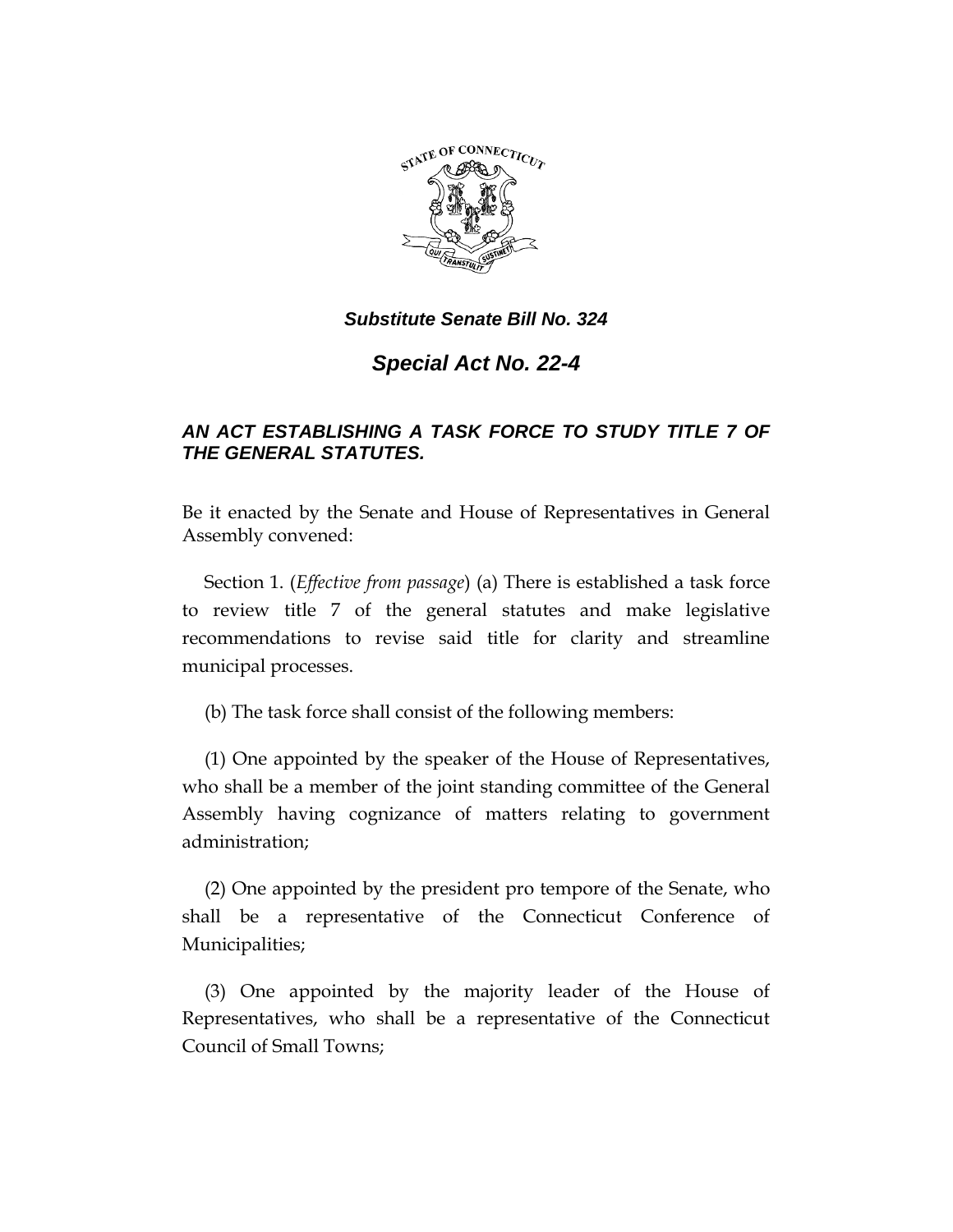#### *Substitute Senate Bill No. 324*

(4) One appointed by the majority leader of the Senate, who shall be a representative of a regional council of governments;

(5) One appointed by the minority leader of the House of Representatives, who shall be a member of the joint standing committee of the General Assembly having cognizance of matters relating to government administration;

(6) One appointed by the minority leader of the Senate, who shall be a member of the Connecticut Advisory Commission on Intergovernmental Relations;

(7) The chairpersons and ranking members of the joint standing committee of the General Assembly having cognizance of matters relating to planning and development, or their designees; and

(8) The Secretary of the Office of Policy and Management, or the secretary's designee.

(c) All initial appointments to the task force shall be made not later than thirty days after the effective date of this section. Any vacancy shall be filled by the appointing authority.

(d) The chairpersons of the joint standing committee of the General Assembly having cognizance of matters relating to planning and development shall serve as the chairpersons of the task force. Such chairpersons shall schedule the first meeting of the task force, which shall be held not later than sixty days after the effective date of this section.

(e) The task force may seek the advice and participation of any person, organization or state or federal agency it deems necessary to carry out the provisions of this section. The task force may retain consultants to assist in carrying out its duties.